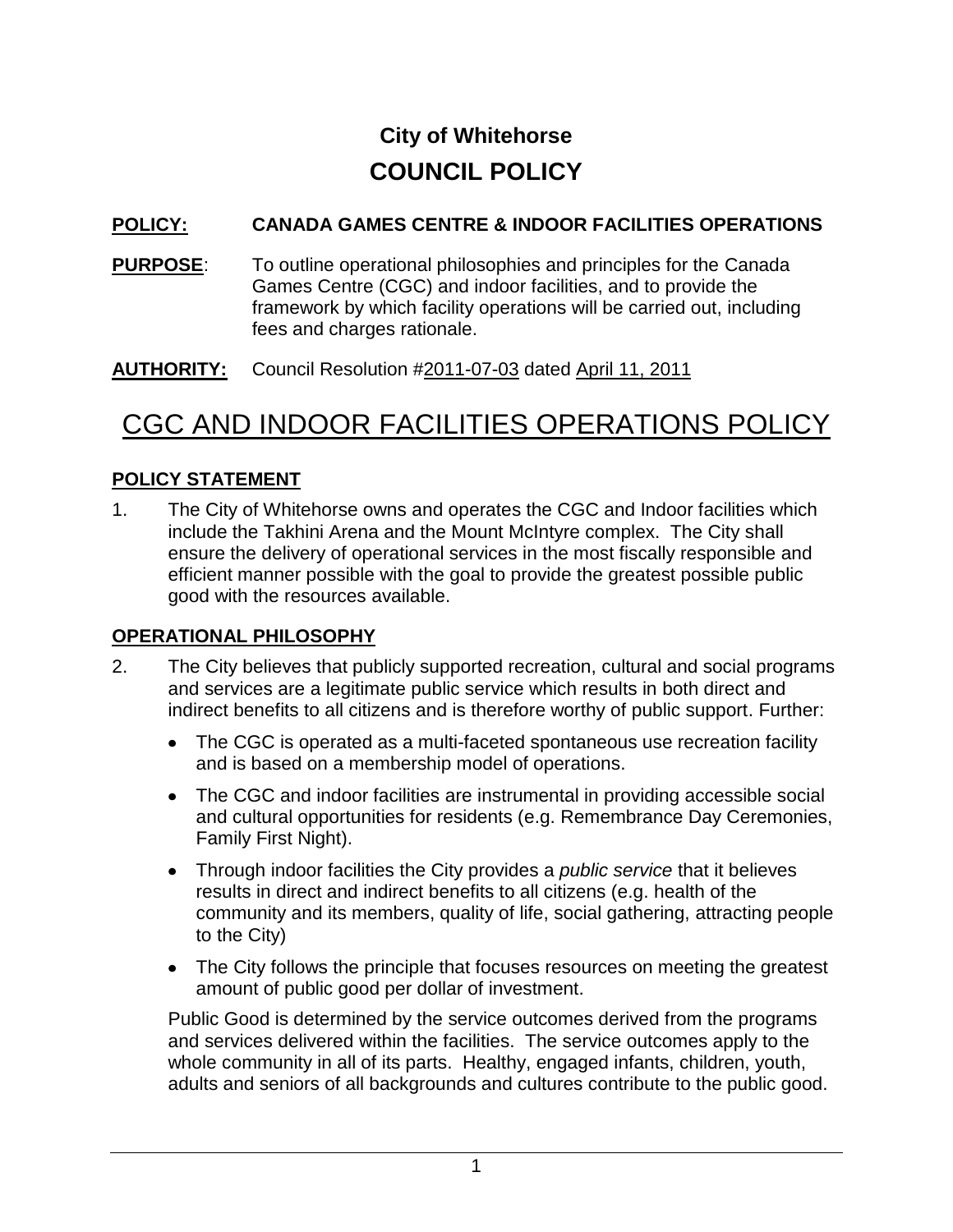A balanced approach to providing a social, recreational and cultural venue and services provides the greatest amount of public good.

The driving concepts in the policy are:

- Working in partnership with individuals, groups and organizations
- **Encouraging events and celebrations.**
- Supporting local groups and organizations in coordinating and organizing bookings and events.
- Enabling the growth of individuals and families through access to recreation and social activity.
- Educating citizens about healthy lifestyles and implications.
- Fostering accessible access to programs and services.
- Organizing activity and opportunity based on the principles of greatest public benefit, accessibility, convenience and safety in a friendly and welcoming, clean environment.
- Providing a spectrum of "membership" options to fit a variety of needs (annual, monthly, 10 punch, daily and "pay for program" options) for individual involvement.

### **OBJECTIVES:**

- 3. The objectives of this policy are:
	- To provide direction for administration on desired outcomes for the operations.
	- To provide a common understanding of the priorities and approach for managing the growth of the public usage of the facilities.
	- To reduce potential conflicts regarding usage and outcomes from the provision of services to citizens.
	- To maximize the growth and cost effectiveness of the services provided.
	- To strive for maximum benefit for all citizens.

### **DEFINITIONS:**

4. In this policy:

"AGE DEFINITION POLICY" means the Council Policy with the purpose to standardize age definitions for City departments when charging for fees for services.

"ARENAS" mean the indoor and ice rinks, including Takhini Arena the Canada Games Centre ice surfaces.

"BENEFITS-BASED APPROACH" means the degree of public good with direct and indirect benefit to all is considered and utilized in decision making.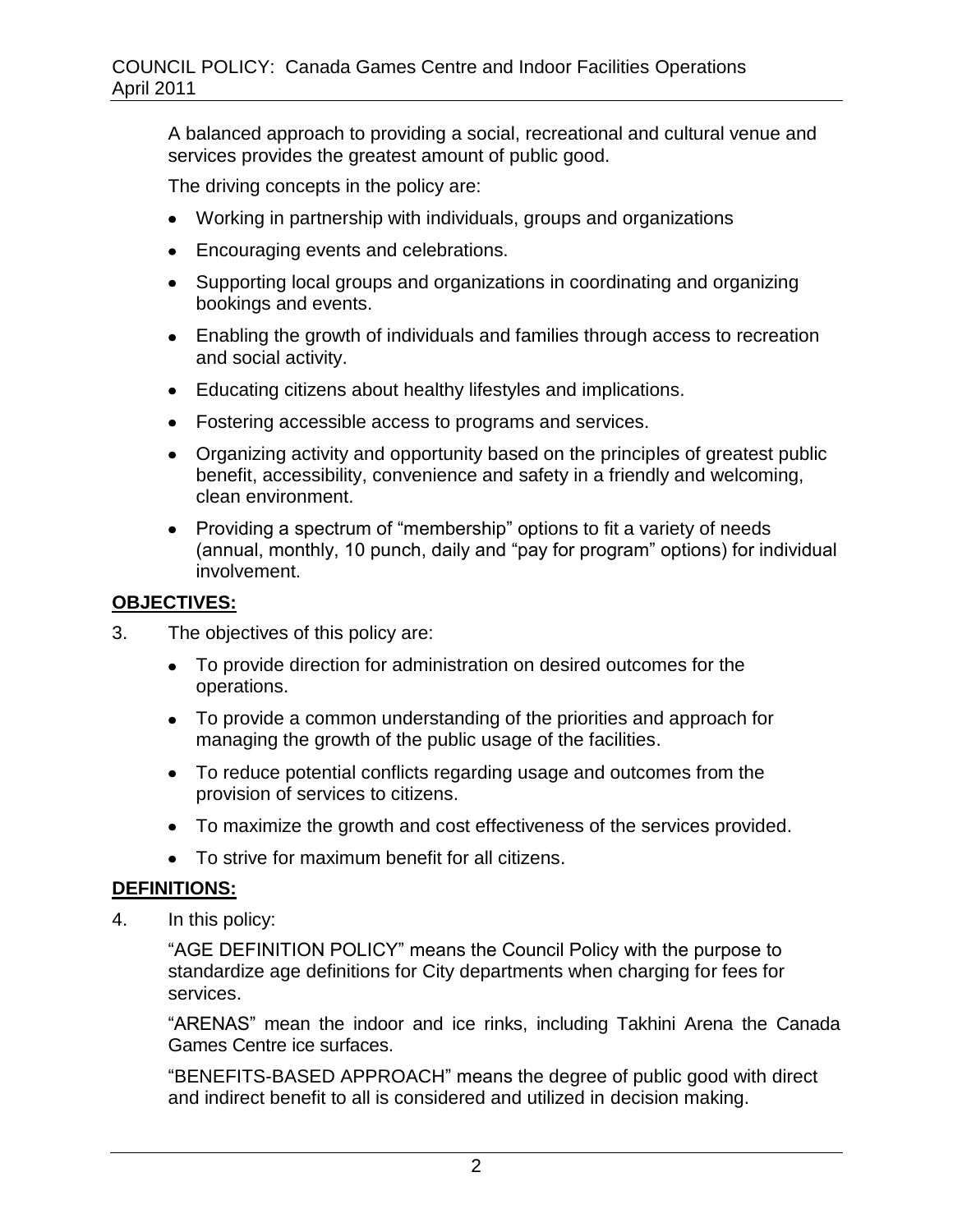"CITY" means the municipality of the City of Whitehorse.

"CORPORATE" means a group/business/entrepreneur carrying on any business or industrial undertaking of any kind or nature for the provision of professional, personal or other service for the purpose of profit or gain.

"COUNCIL" means the duly elected Council of the City of Whitehorse.

"CONTINUUM OF SERVICE" means the range of services between Public and Private Good. (e.g. free access for Remembrance Day on one end and facility rental for a private auto show on the other). This is demonstrated visually on a linear model (below).



"DIRECT BENEFITS" means benefits to the end user of a program or service. Usually referred to benefits derived from individuals engaged in fee for service programs and services.

"FACILITATION" means the assisting or guiding of groups in the process of organizing and planning so that they achieve their desired goals or outcomes in a more effective way. Facilitation makes a process more efficient and more effective, saving time, money, and effort as well as producing better results.

"FACILITY" means a physical entity that is built, installed or established to serve a particular service/purpose.

"INDIRECT BENEFITS" means benefits to all citizens from which they cannot escape (includes intangible benefits such as increased community health; lower crime; community pride)

"MEMBERSHIP MODEL" means the operational model that provides public access to various areas and services in the facility (child play area, leisure ice, wellness centre, running track and pool lanes) for one cost.

"NON-PROFIT/COMMUNITY GROUP" means a group/organisation with nonprofit status as defined in the Societies Act or a not for profit community group providing cultural, recreational, social, sport activities with the direct benefit to the participants. The group could be adult, youth and family oriented.

"OUTCOMES" means the end result product (e.g. inclusiveness, affordability, healthy involved community)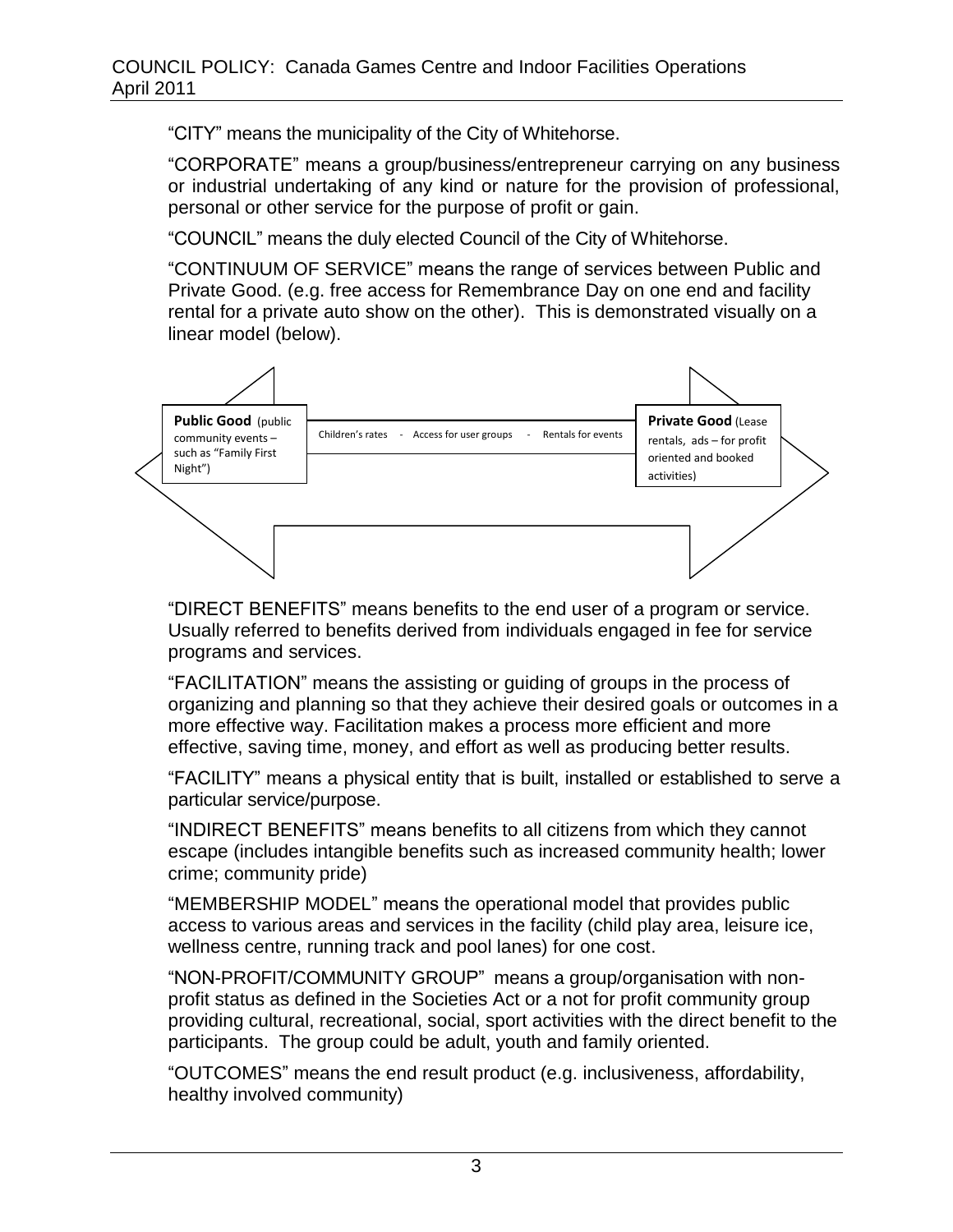"PARTNERSHIP" means two or more organizations with a common goal that combine the resources of time, talent or treasure to achieve their goal. The "goal" in this case is usually the delivery of programs and services to people in a more effective way than either partner could deliver to their constituents by themselves. Effective partnership allows for more efficient delivery with the resources available.

"PRIME TIME" means a time of day known to result in maximum usage. Actual times are further defined in the Fees & Charges Bylaw as amended from time to time.

"PRIVATE GOOD" means the intent of personal financial gain (e.g. retail space, wedding receptions, conventions, trade shows)

"PUBLIC GOOD" means a public service that results in direct and indirect benefits/public good to all citizens in the community some of which are directly tangible and other benefits that may be intangible.

"PUBLICLY SUPPORTED RECREATION SERVICES" means an opportunity to engage in an activity during one's leisure time that meets a need and may contribute to public good. It would include sports and fitness activities as well as learning opportunities, special events and socializing.

"SPONTANEOUS USE" means the provision of spontaneous recreational opportunities as opposed to programmed/structured opportunities such as sports leagues or scheduled public swim or skate times.

### **AUTHORITY:**

#### **5. City Council Shall:**

- Establish and adopt the CGC and Indoor Facility Operations Policy
- Annually review and adopt CGC and indoor facility fees as established by the Fees and Charges Bylaw
- Annually review and adopt the operation and capital budgets through the established City budgeting process.
- Monitor progress by regular reports on the level of service and performance

#### **6. Administration shall:**

- Allocate and distribute resources to achieve set levels of performance
- Manage the budget
- Monitor and report on the performance of the operation
- Determine the best way to manage resources and space to maximize unit performance
- Identify opportunities for growth and efficiency in the delivery of service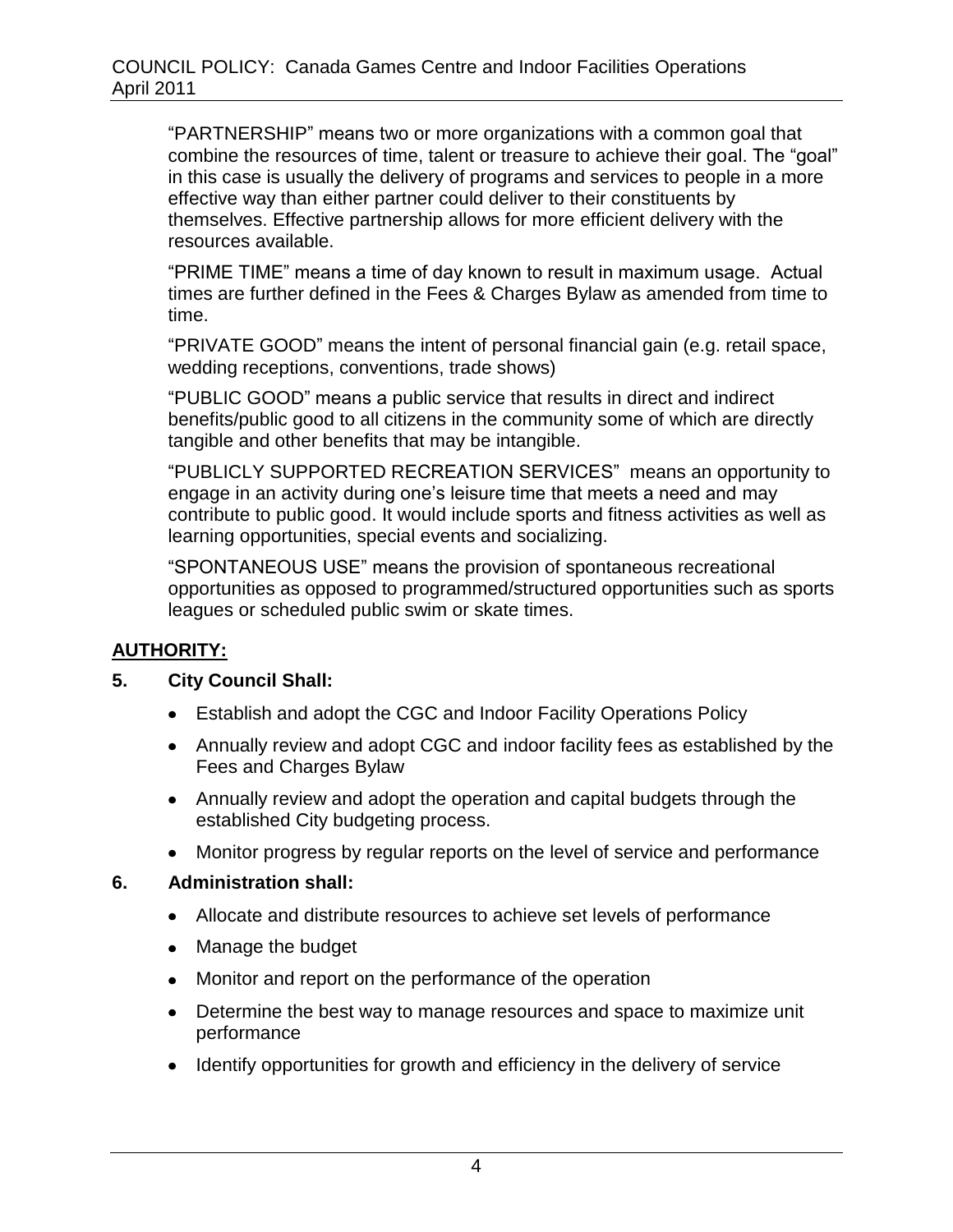- Recommend changes to fees, policies or priorities, as identified and appropriate to City Council for consideration to maximize performance of the facilities and services
- Incorporate the philosophy of facility use as follows:
	- o Maximize use of all areas of the facility with all user groups, community organizations and programming.
	- o Ensure membership areas (child play area, leisure ice, running track, wellness centre, lanes of pool) have a degree of spontaneous public access at all times.
	- o Balance booking of areas in conjunction with user groups, sporting organizations, cultural events, non-sporting events and public use.
- Manage the bookings and user guidelines in consultation with stakeholders.

### **PUBLIC/PRIVATE SERVICE DELIVERY PRINCIPLES AND PROCESS**

- 7. A practical way to address public/private service delivery issues and options is to consider each situation on a case-by-case basis. To ensure as practically possible that programs are delivered in accordance with this policy a communication link shall be maintained between the City and private operators, where such communication is requested. The City will maintain an analysis of programs and services provided in the community which is to be updated on a seasonal basis. A principle based foundation complements the benefits based philosophy that the City has previously adopted. It also provides a direct link to desired outcomes in service provision and program delivery.
- 8. The Decision Process works as follows:
	- Requests for enhanced or new service delivery, and private sector use/service delivery would be forwarded to the Associate Manager of Indoor **Facilities**
	- Using the principles and guidelines as outlined in this policy, the Associate Manager Indoor Facilities conducts a preliminary assessment of the issue/request to determine if the matter should be dealt with at the staff level or referred to the City Manager for policy clarification. An assessment report is prepared.
	- The assessment report is reviewed by Administration and shall include a recommended response.
	- A response is sent to the proponent including reasons for the decision reached.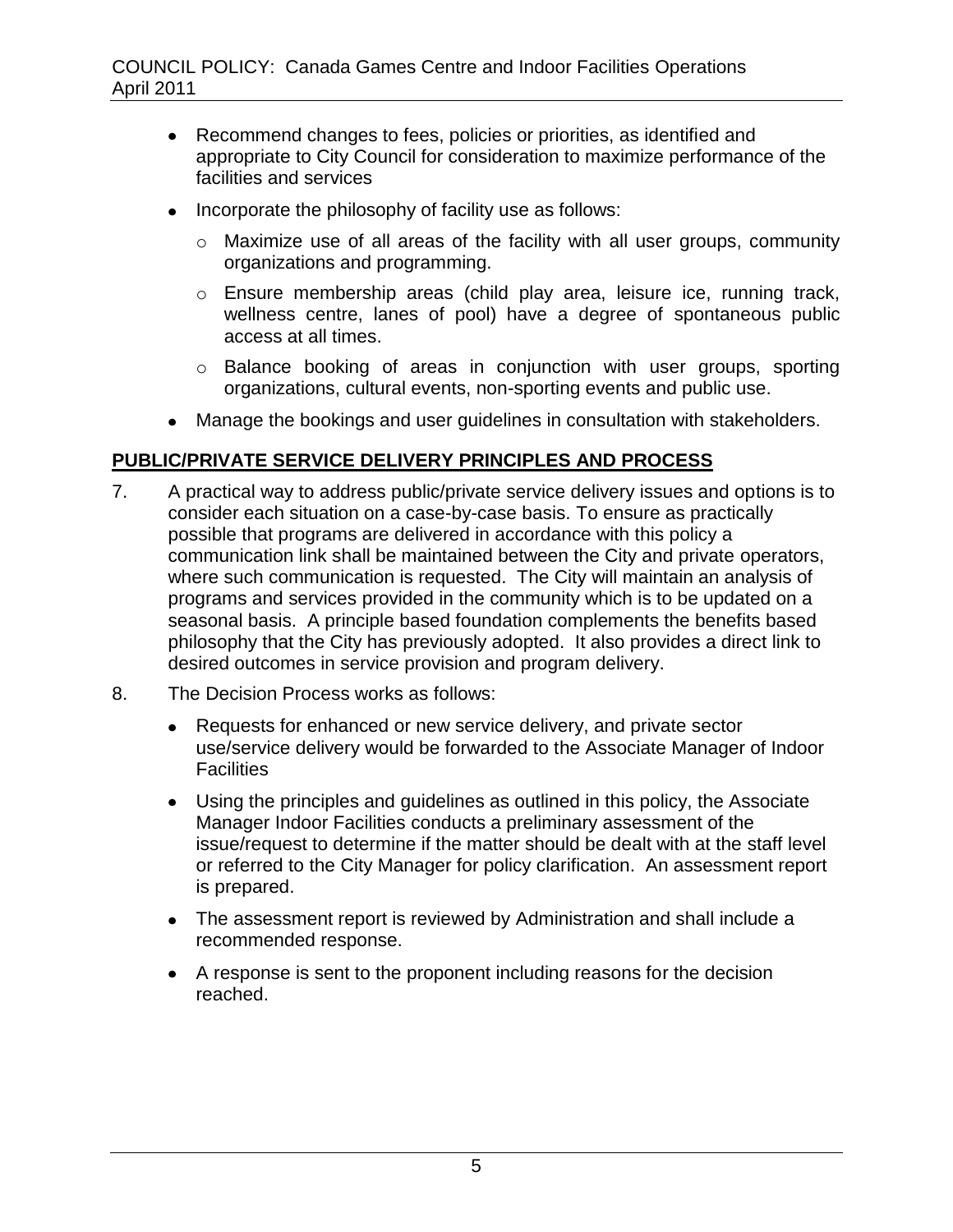9. Public/Private Principles

In determining whether or not the provision of a public recreation service is beneficial or potentially unfair competition, the following principles will be considered:

- On the public/private service continuum, public benefit should take precedence over private benefit.
- Where there is excess capacity (facility space/resources), private use and service delivery options may be considered on their individual merits after community requirements and benefits are satisfied.
- Public access to facility use and program service delivery should not be compromised to accommodate a private request. Community public benefit trumps private use.
- Where there are competing private sector interests and excess capacity exists, the private sector proposal that offers the greatest public benefit and is most consistent with desired public outcomes will get precedence.
- Where the City identifies a potential private sector business opportunity where it already exists in the community, it should be put out for competitive public process first.
- Failure of the private sector to respond to a public proposal/tender opportunity will be considered tacit agreement that the City may pursue other options to fulfil recreation service requests.
- Where the City initially establishes a program or service, following all of the appropriate considerations, it will not be expected to go out for public proposal/tender when a private operator becomes interested in the opportunity.
- "One off" major special event requests for facility use that are supported by City Council, should take precedence over ongoing activities ("One Off" examples include. Hockey Day; Spruce Bog).
- Private use booking requests should only be considered where the public benefit is positive or neutral.
- 10. Evaluation Factors

In evaluating a request or issue, the Associate Manager Indoor Facilities shall carry out an evaluation and consider all relevant factors that may include:

- **For a request from the public for a new/enhanced program/service the following factors will be considered and rated on a scale of 1-5 (5 being most beneficial):**
	- o Does the nature of the request involve an appropriate activity consistent with City service delivery objectives?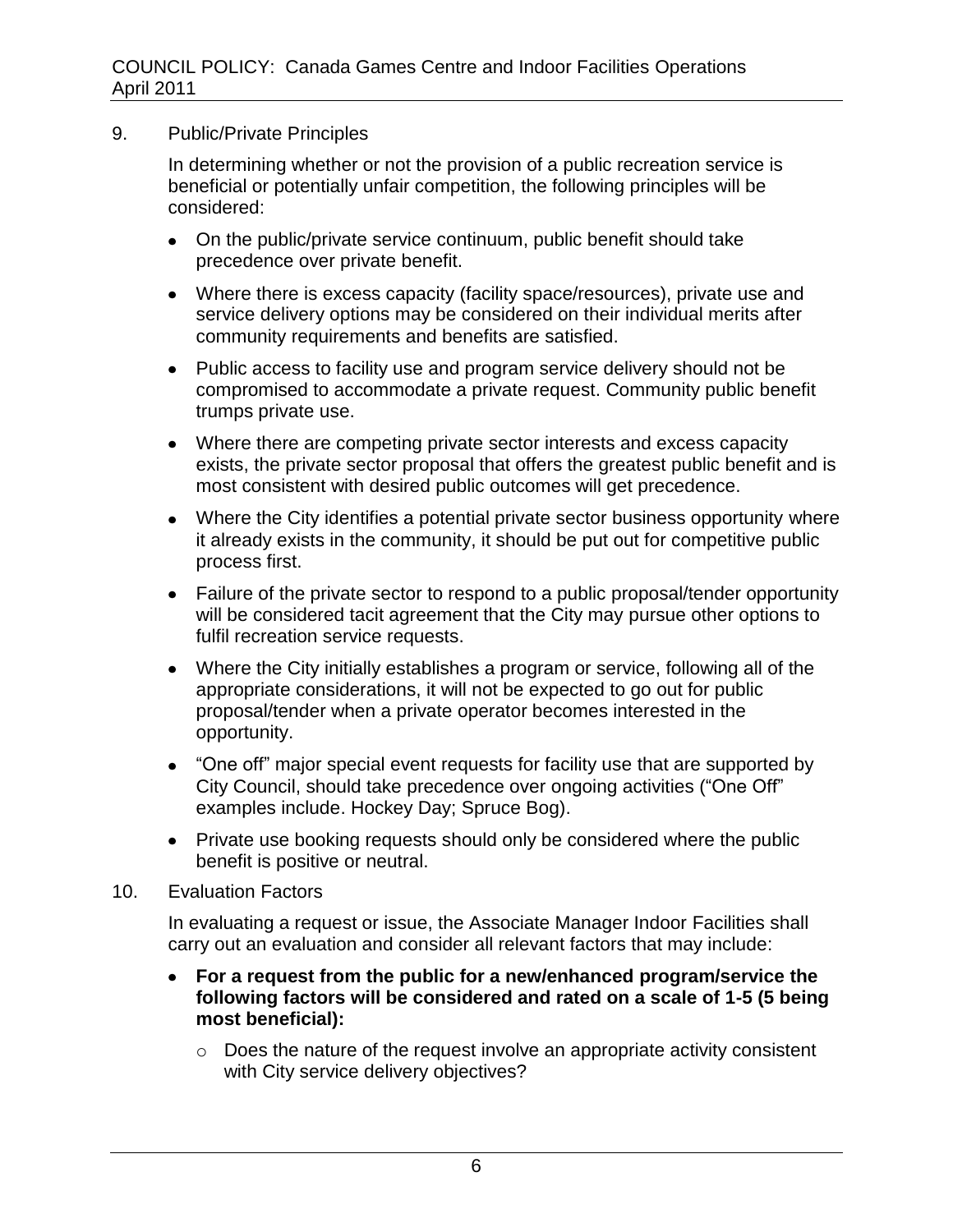- o Has a precedent already been established and were desired community benefit outcomes achieved?
- $\circ$  Is there demonstrated unsatisfied demand and is the nature of the demand or use request such that public facility use is the only practical option?
- $\circ$  Is there a partnership opportunity that would satisfy both the public and private sector goals, meet the unsatisfied demand efficiently and cost effectively?
- o Can the City offer an enhanced service efficiently?
- o Have similar requests or issues been brought forward before and is the recommendation consistent with previous decisions?
- o Are there any unique circumstances or benefits that warrant consideration in evaluating the request?
- $\circ$  If a public benefit has been demonstrated, have the merits of a contract out/contract in option been considered?
- **For a new opportunity for a private business to operate a business space in City facilities the following factors will be considered and rated on a scale of 1-5 (5 being most beneficial):**
	- o Does the private sector already offer a similar service now?
	- $\circ$  Is there a partnership opportunity that would satisfy both public and private sector goals, meet the unsatisfied demand efficiently and cost effectively?
	- o Have similar requests or issues been brought forward before and is the recommendation consistent with previous decisions?
	- o Are there any unique circumstances or benefits that warrant consideration in evaluating the request?
	- $\circ$  If a public benefit has been demonstrated, have the merits of a contract out/contract in option been considered?
	- o What is the public benefit to providing this private service?
- **For a private business that wants to utilize City facilities to deliver their business the following factors will be considered and rated on a scale of 1-5 (5 being most beneficial):**
	- o Private businesses will be required to provide proof of all applicable liability insurance before a request will be considered.
	- o Is the private sector business the sole service provider?
	- o Does the facility private use request cover all operational costs and include compensation for displaced and/or inconvenienced users?
	- $\circ$  Is there a partnership opportunity that would satisfy both public and private sector goals, meet the unsatisfied demand efficiently and cost effectively?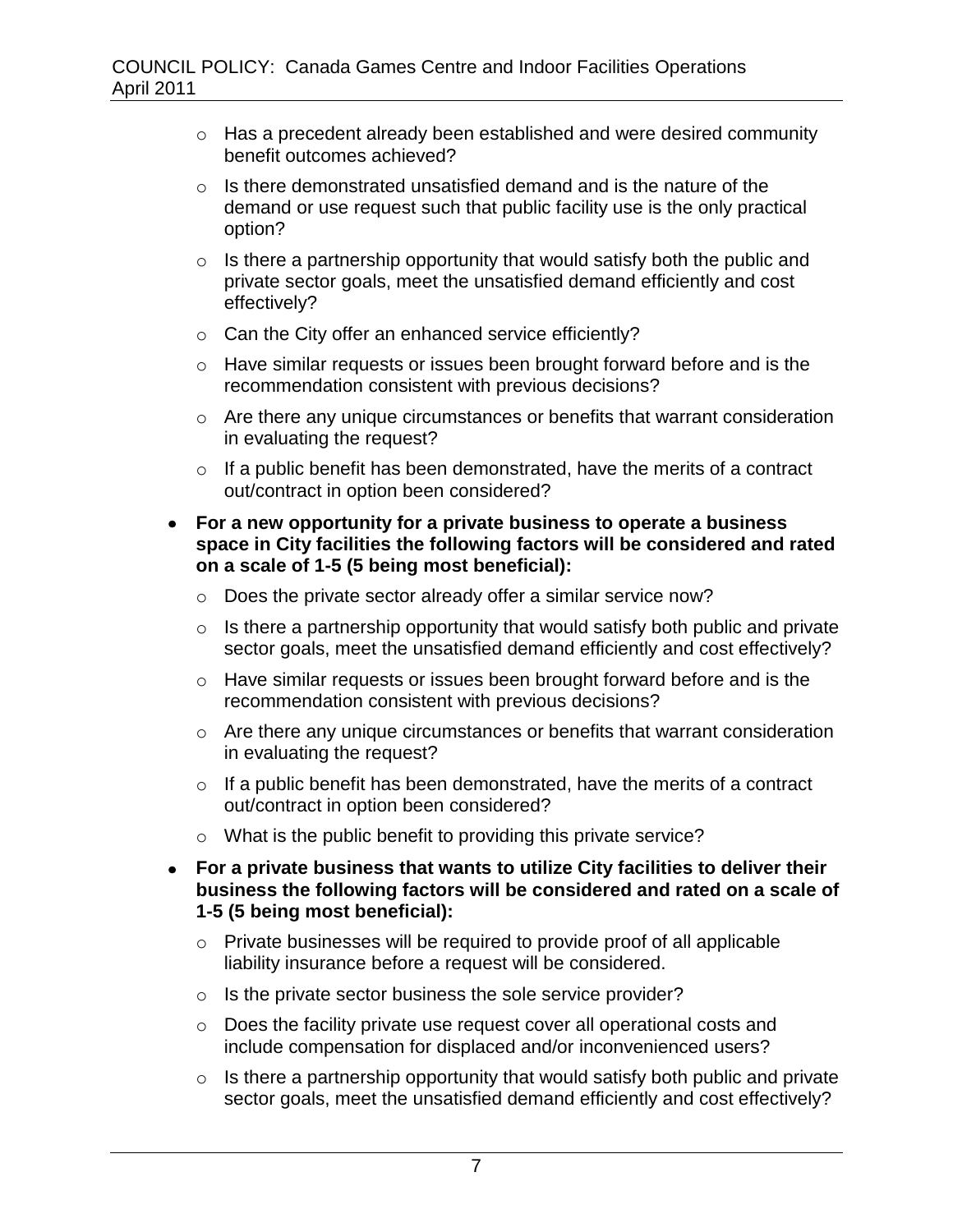- o What is the public benefit to providing this private service?
- o Have similar requests or issues been brought forward before and is the recommendation consistent with previous decisions?
- o Are there any unique circumstances or benefits that warrant consideration in evaluating the request?

#### **PUBLIC RELATIONS & COMMUNICATION**

- 11. Public Relations & Communication as follows:
	- Schedule Information: 667-4FUN (4386)
	- General Inquiries/Registration: 668-8360 Fax: 669-8675
	- [http://www.cgc.whitehorse.ca](http://www.cgc.whitehorse.ca/)
		- o Hours of Operation
		- o Membership & Rates
		- o Location
		- o Programs
		- o Drop In Activities
		- o Facility Layout
		- o Facility Rental Fees
		- o Meeting Rooms
		- o Calendar of Events
		- o Facility Contacts
		- o Active Living Guide

### **FACILITY FEES & CHARGES RATIONALE**

- 12. Facility fees and charges rationale is as follows:
	- The "Age Definition Policy" as adopted by Council will establish age groupings for facility fees and charges.
	- Fees for City events that are public in nature and promote the social and cultural richness of Whitehorse will be covered by the City
	- Fees will keep access affordable by subsidizing rates for child, youth and senior participation in recreation and social programming, maintaining accessibility (as per the Fees and Charges Bylaw)
	- Fees will be based on balance between accessibility and effective cost recovery for the CGC as indicated by Council direction for cost recovery and stipulated in the Fees and Charges Bylaw
	- Fees for Adult based programs will be based on full value (as per the Fees and Charges Bylaw)